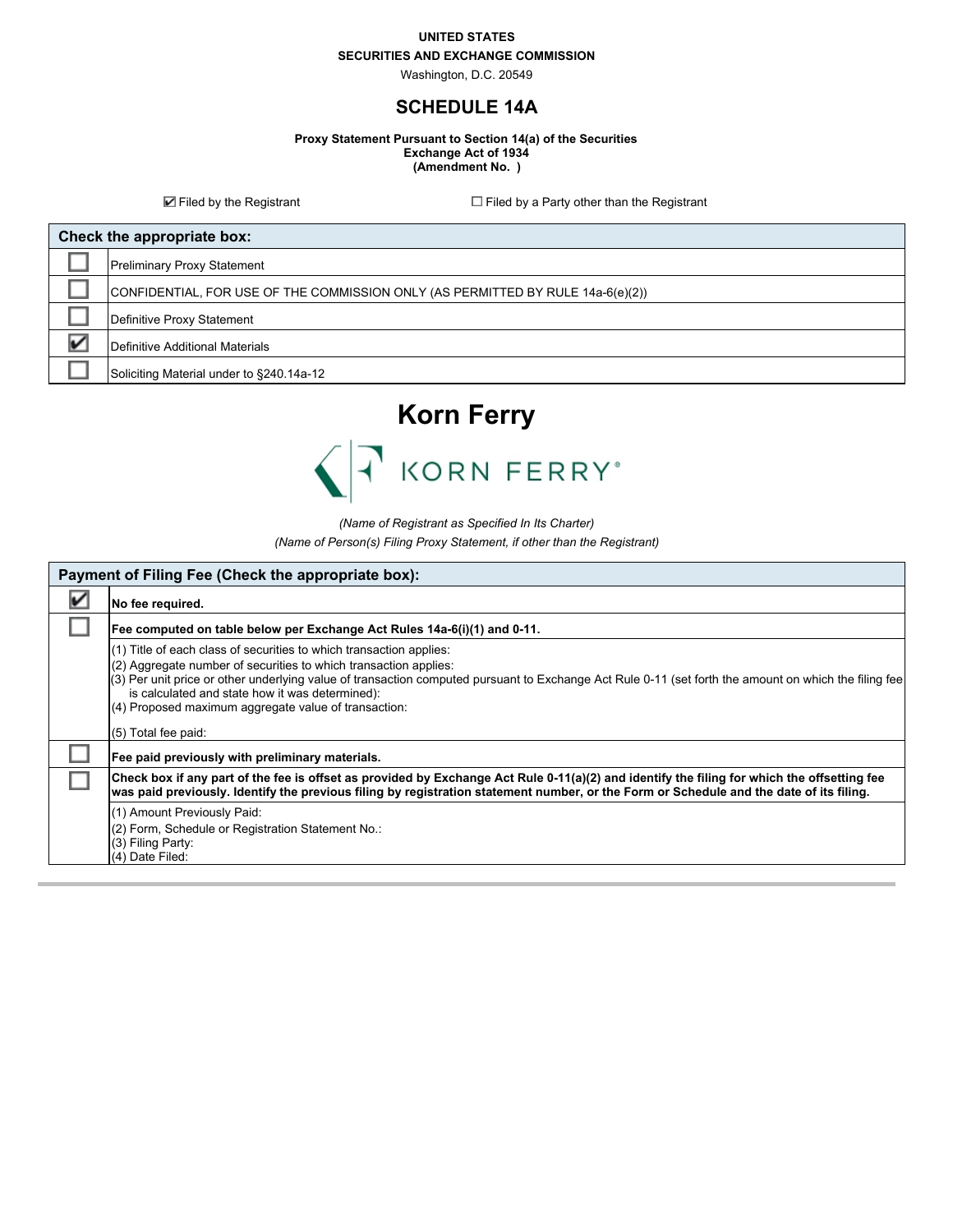

### **KORN FERRY**

2021 Annual Meeting Vote by September 28, 2021 11:59 PM ET



KORN FERRY<br>1900 AVENUE OF THE STARS, SUITE 2600 LOS ANGELES, CA 90067

#### D58765-P59733

## You invested in KORN FERRY and it's time to vote!

You have the right to vote on proposals being presented at the Annual Meeting. This is an important notice regarding the availability of proxy materials for the stockholder meeting to be held on September 29, 2021.

## Get informed before you vote

View the Notice and Proxy Statement and Annual Report online OR you can receive a free paper or email copy of the material(s) by requesting them prior to September 15, 2021. If you would like to view the materials online, have the control number that is printed in the box below and visit www.ProxyVote.com. If you would like to request a copy of the material(s) for this and/or future stockholder meetings, you may (1) visit www.ProxyVote.com, (2) call 1-800-579-1639 or (3) send an email to sendmaterial@proxyvote.com. If sending an email, please include your control number (indicated below) in the subject line. Unless requested, you will not otherwise receive a paper or email copy.



\*Please check the meeting materials for any special requirements for meeting attendance. You can also vote by mail by requesting a paper copy of the materials, which will include a proxy card  $VI.1$